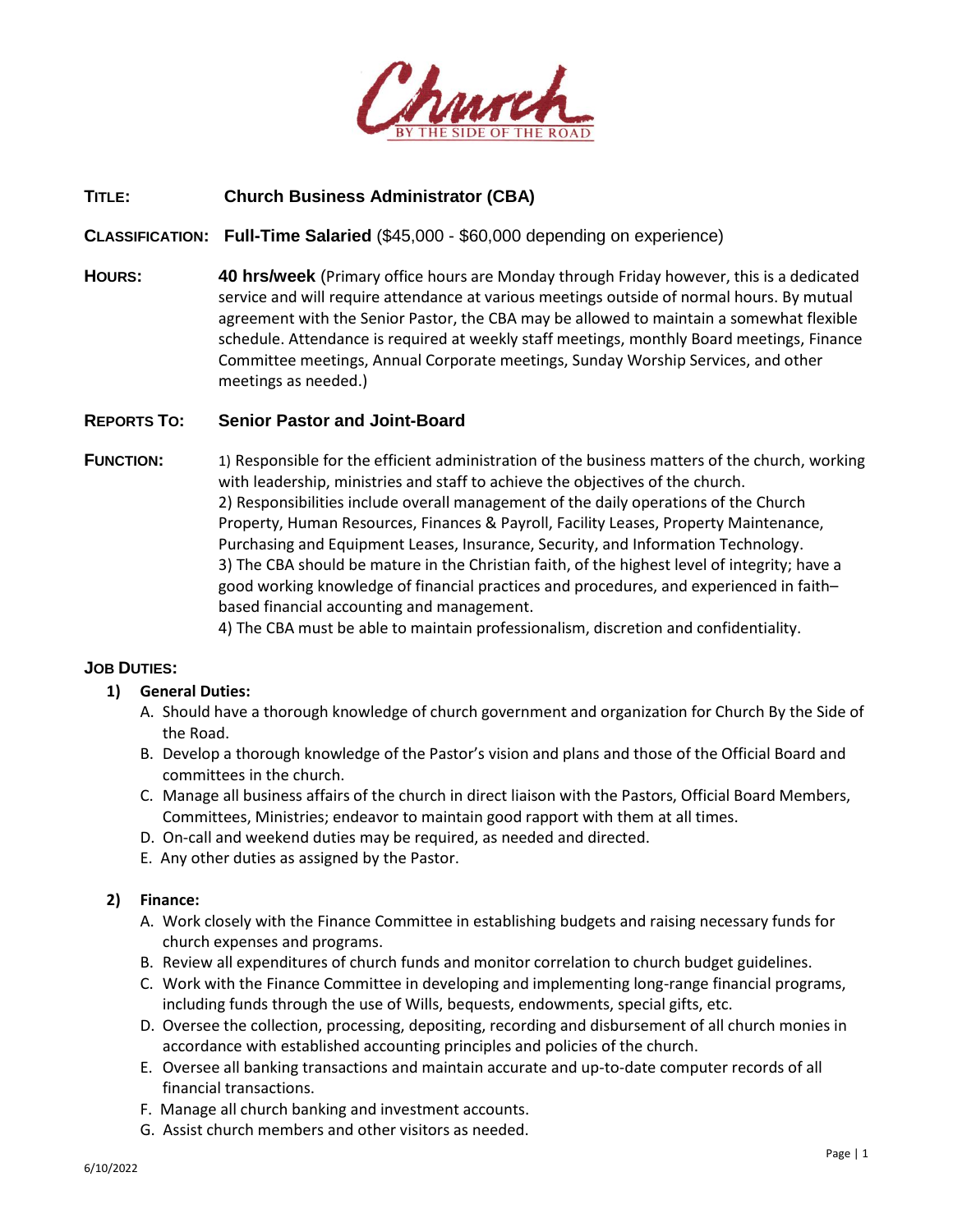# **3) Accounting:**

- A. Prepare and distribute quarterly and year-end Giving Statements.
- B. Manage all accounts payable, accounts receivable, payroll and tax liabilities.
- C. Issue credit cards to appropriate staff and maintain oversight of their use and transactions.
- D. Provide for and maintain supervision of a petty cash fund.
- E. Arrange for and oversee all insurance coverage including General Liability, Auto, Medical and Dental.
- F. Oversee the 403b retirement plan.
- G. Oversee the preparation of all tax filings for the church and make sure all IRS and governmental obligations are met.

### **4) CBSR Board & Committees:**

- A. Serve as the designated Chairman of the Deacon Board on behalf of the Pastor.
- B. Serve as a liaison to the Deacon Board on behalf of the professional staff and Senior Pastor.
- C. Prepare agendas for Board meetings and Finance Reports for Annual Corporate Meetings.
- D. Assist the Chairs of all Deacon Board Standing Committees by serving as an advisor and representing the Pastor when necessary.
- E. Assist the Board and Committees in establishing, implementing, reviewing and revising policies pertaining to their areas of responsibility.
- F. See that Board policies and standards are adhered to and that all church actions are in accordance with the CBSR Constitution and Bylaws.
- G. Assist the Secretary of the Corporation in maintaining all records, membership lists, deeds, property and tax information, etc., in an orderly and accessible manner.
- H. Keep abreast of all laws and regulations affecting the church on behalf of the Deacon Board.
- I. Serve as the Chairman and facilitator of the Deacon Nominating Committee.

### **5) Property & Equipment:**

- A. Coordinate with the Trustees, Property Committee and the facility maintenance personnel to provide for property maintenance, security and repair of all buildings, equipment and property owned by the church and maintain all church property in good condition.
- B. Authorize necessary repairs to be done in the most economical manner and within the limitations of the church budget.
- C. Report to the Senior Pastor and Deacon Board any extraordinary maintenance required and make recommendations for action to be taken.
- D. Direct facility maintenance personnel to keep the church buildings and grounds maintained to a high standard of cleanliness and in good repair.
- E. Coordinate & communicate with groups or organizations approved to use our buildings or grounds.
- F. In coordination with the Property Committee, develop procedures and rules for groups using our property and see that rules and procedures are followed.
- G. In coordination with the Property Committee, maintain an accurate list of all equipment, such as furniture, fixtures, office equipment, etc.
- H. Stay current on all laws and regulations affecting the church and our property.
- I. Monitor and oversee activities at the church for compliance of non-profit requirements.
- J. Serve as the central purchasing agent for all supplies and equipment for the church.
- K. Monitor the church security system and see that the building is being secured properly.
- L. Keep all keys secure and maintain a current "Key Check-Out List".
- M. Responsible for all maintenance and repair of building and kitchen equipment.
- N. Maintain current instructions, maintenance contracts, warranties and servicing information for all church-owned equipment.